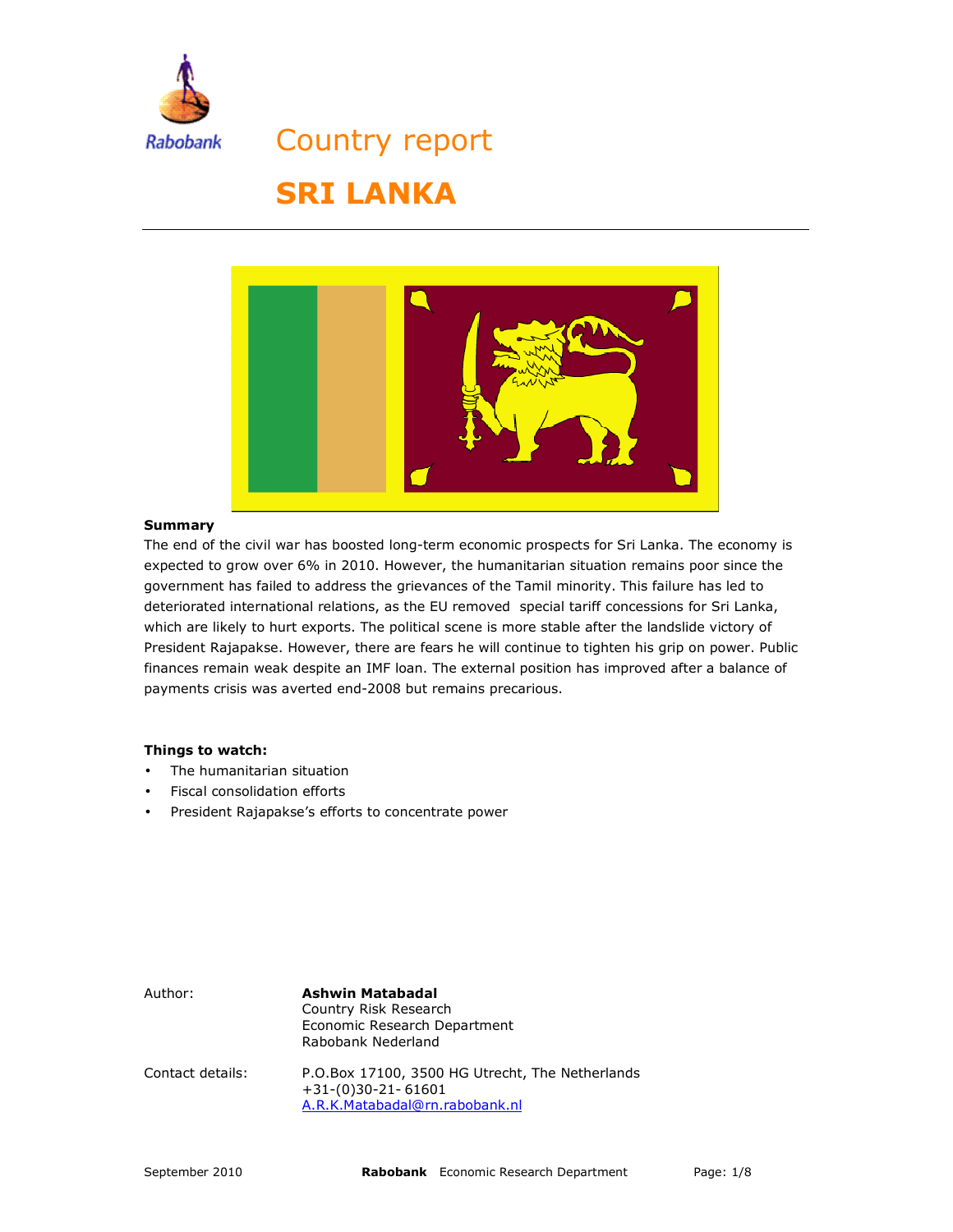

## **Sri Lanka**

| <b>National facts</b>              |                   |               | Social and governance indicators    |                          |           | rank / total |
|------------------------------------|-------------------|---------------|-------------------------------------|--------------------------|-----------|--------------|
| Type of government                 | Republic          |               | Human Development Index (rank)      | 102 / 182                |           |              |
| Capital                            | Colombo           |               | Ease of doing business (rank)       | 105 / 183                |           |              |
| Surface area (thousand sq km)      | 66                |               | Economic freedom index (rank)       | 120 / 179                |           |              |
| Population (millions)              | 21.3              |               | Corruption perceptions index (rank) | 97/180                   |           |              |
| Main languages                     | Sinhala (74%)     |               | Press freedom index (rank)          | 162 / 175                |           |              |
|                                    | Tamil (18%)       |               | Gini index (income distribution)    |                          | 41.1      |              |
| Main religions                     | Buddhist (69%)    |               | Population below \$1 per day (PPP)  | 0.14                     |           |              |
|                                    | Muslim (8%)       |               |                                     |                          |           |              |
|                                    | Hindu (7%)        |               | Foreign trade                       |                          |           | 2009         |
| Head of State (president)          | Mahinda Rajapakse |               | Main export partners (%)            | Main import partners (%) |           |              |
| Head of Government                 | Mahinda Rajapakse |               | <b>US</b>                           | 20                       | India     | 21           |
| Monetary unit                      | Rupee (LKR)       |               | UK.                                 | 13                       | China     | 14           |
|                                    |                   |               | India                               | 5                        | Singapore | 7            |
| Economy                            |                   | 2009          | Germany                             | 5.                       | Iran      | 6            |
| Economic size                      | bn USD            | % world total | Main export products (%)            |                          |           |              |
| Nominal GDP                        | 42                | 0.07          | Textiles & garments                 |                          |           | 48           |
| Nominal GDP at PPP                 | 97                | 0.14          | Tea                                 |                          |           | 17           |
| Export value of goods and services | 9                 | 0.06          | Diamonds & gems                     | 5                        |           |              |
| IMF quotum (in mln SDR)            | 413               | 0.19          | Petroleum products                  | $\overline{2}$           |           |              |
| Economic structure                 | 2009              | 5-year av.    | Main import products (%)            |                          |           |              |
| Real GDP growth                    | 3.5               | 6.4           | Mineral products                    |                          |           | 21           |
| Agriculture (% of GDP)             | 13                | 12            | Machinery & transport equipment     |                          |           | 17           |
| Industry (% of GDP)                | 30                | 30            | <b>Textiles</b>                     |                          |           | 14           |
| Services (% of GDP)                | 58                | 58            | Base metals                         |                          |           | 7            |
| Standards of living                | <b>USD</b>        | % world av.   | Openness of the economy             |                          |           |              |
| Nominal GDP per head               | 2075              | 23            | Export value of G&S (% of GDP)      | 21                       |           |              |
| Nominal GDP per head at PPP        | 4772              | 43            | Import value of G&S (% of GDP)      | 30                       |           |              |
| Real GDP per head                  | 1521              | 20            | Inward FDI (% of GDP)               |                          |           | 1.1          |
|                                    |                   |               |                                     |                          |           |              |

Source: EIU, CIA World Factbook, UN, Heritage Foundation, Transparency International, Reporters Without Borders, World Bank.

#### **Economic structure and growth**

The Democrat Socialist Republic of Sri Lanka is an island situated in the Indian Sea just southeast of the Indian coast. After being controlled by the Portuguese in the  $16<sup>th</sup>$  century and by the Dutch in the  $17<sup>th</sup>$  century, the island became a British colony in 1802. Under British rule, the country was known as Ceylon, but after gaining independence the name was changed to Sri Lanka in 1972. Last year, a long-standing civil war with the Tamil minority, which had ravaged the country, finally came to an end.

The end of the civil war should boost economic prospects in the long run, but last year the economy expanded by only 3.9%, markedly lower than the average of 6.2% recorded from 2004- 2008. In 2009, the economy was hit by the global financial crisis, mostly via lower exports, tourism, foreign investment and a liquidity crunch. The economy is structured around the services sector, which constitutes 58% of GDP. This is followed by the industrial sector with 30% and by the agricultural sector with 13%. Although the agricultural sector is the smallest, it is very important as it employs 34.7% of the labour force, whereas the services industry, which is almost four times as large, employs only marginally more people with 39.2% of the labour force. The most buoyant sectors are food processing, textiles and apparel, port construction, food and beverages, insurance and banking, and telecommunications.

The country's largest export products are textiles and garments, about half of the total exports. Other important export products are tea, diamonds and gems. The US, the larger Eurozone countries of UK and Germany, and India are Sri Lanka's main export partners. Last year, exports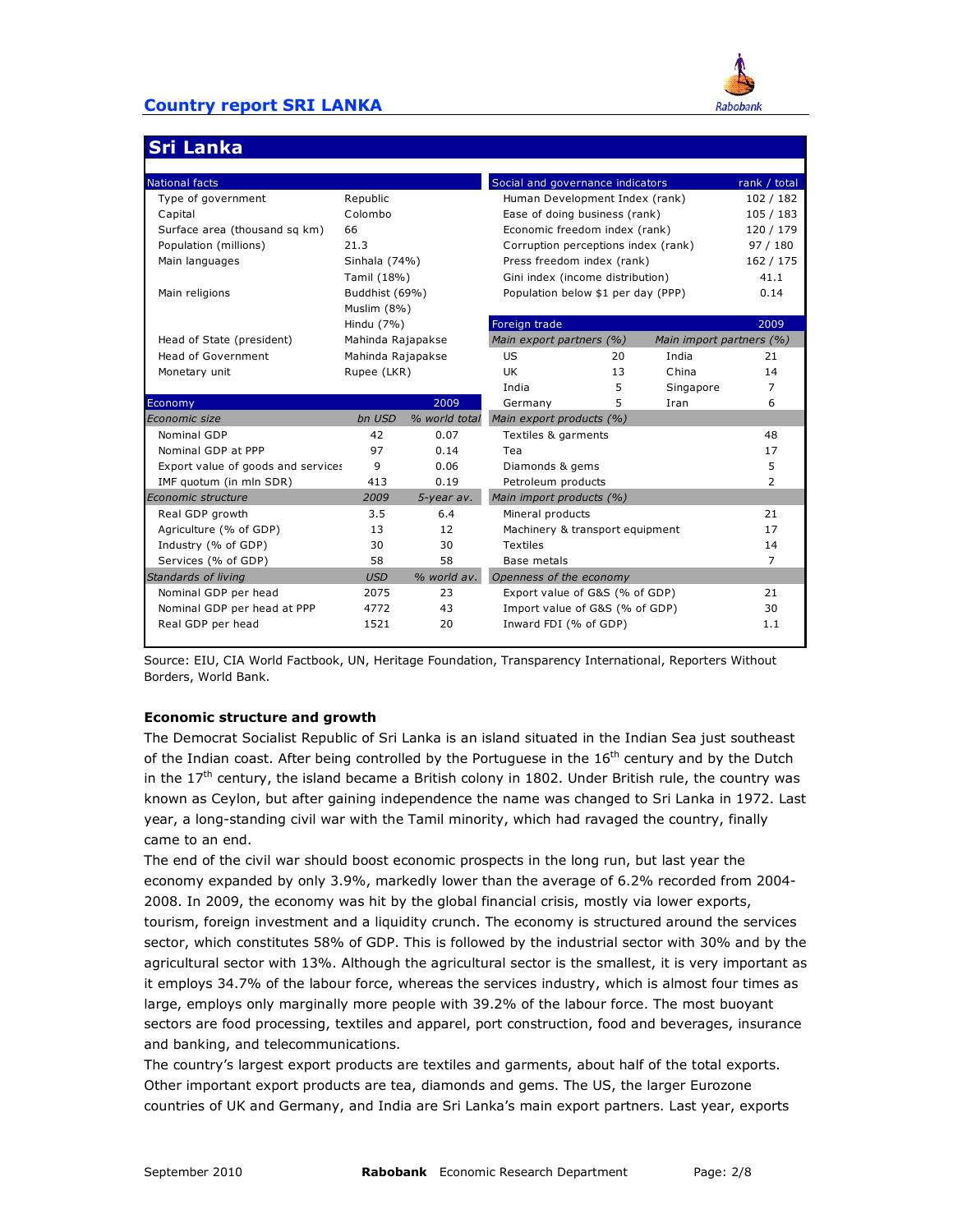

-40 -30 -20 -10 0 10 20 30



had fallen by an average 12.9% yoy as demand for its exports products waned with the US and Eurozone falling into a recession. This year, the outlook is favourable as exports have risen three months in a row since February. In May, exports grew 15.1% yoy, but these figures are still only a modest improvement from the steep declines last year. Downside risks are high, especially when the economic recovery in the US stalls since it is Sri Lanka's largest export destination. Also, the recent withdrawals of preferential trade benefits of the EU on human rights grounds could hurt further export growth.

Going forward, the growth outlook is more positive than in 2009. Private consumption and gross fixed investment had traditionally boosted economic growth, but faltered last year and government expenditures had to carry the torch. This year, private consumption is well on track and gross fixed investments are back. Public and private investments have increased mostly for reconstruction purposes. While overall foreign investment has decreased this year, investments from India and China did increase. Especially in strategically important infrastructure projects such as a large coal fired power station, roads and railways in the north and airports and seaports in the south. These investments will further diversify and enhance the structure of the economy in the longer term. Long term growth prospects are favourable for Sri Lanka, considering it has already been growing over 6% in the past five years under the burden of a civil war and in the wake of the devastating tsunami in 2004. We estimate the economy to grow around 6% yoy in 2010.

Sri Lanka's banking sector is moderately healthy. It has no direct exposure to US subprime securities but one bank almost collapsed last year due to the global liquidity crunch. The nonperforming loan ratio was estimated at 9% at end-2009. This is rather high but the average capital adequacy ratio of 13% seems adequate.

#### **Political and social situation**

While Sri Lanka is a democracy, the country is increasingly being ruled in an authoritarian manner by president Rajapakse. His United People's Freedom Alliance (UPFA), won a resounding mandate of 144 seats in the 225-member parliament last April, only six seats short of a two-thirds majority. With only six votes of outside support needed, it can be expected any reforms are quickly pushed through. While the decisive mandate bodes well for political stability, Rajapakse is going too far to tighten his grip on power. Between the January presidential elections and April parliamentary elections, he cracked down on the main opposition party led by former army general Fonseka. He was also Rajapakse's main contender in the presidential elections and stood a good chance of winning. His popularity was significant after he led the Sri Lankan army to victory over the Tamils. However, Rajapakse also claimed responsibility for the victory and had seen Fonseka as a threat even after winning the presidential mandate. Fonseka remained influential in the military as well as in politics with a loyal following. Fearing a coup, Rajapakse raided Fonseka's party office and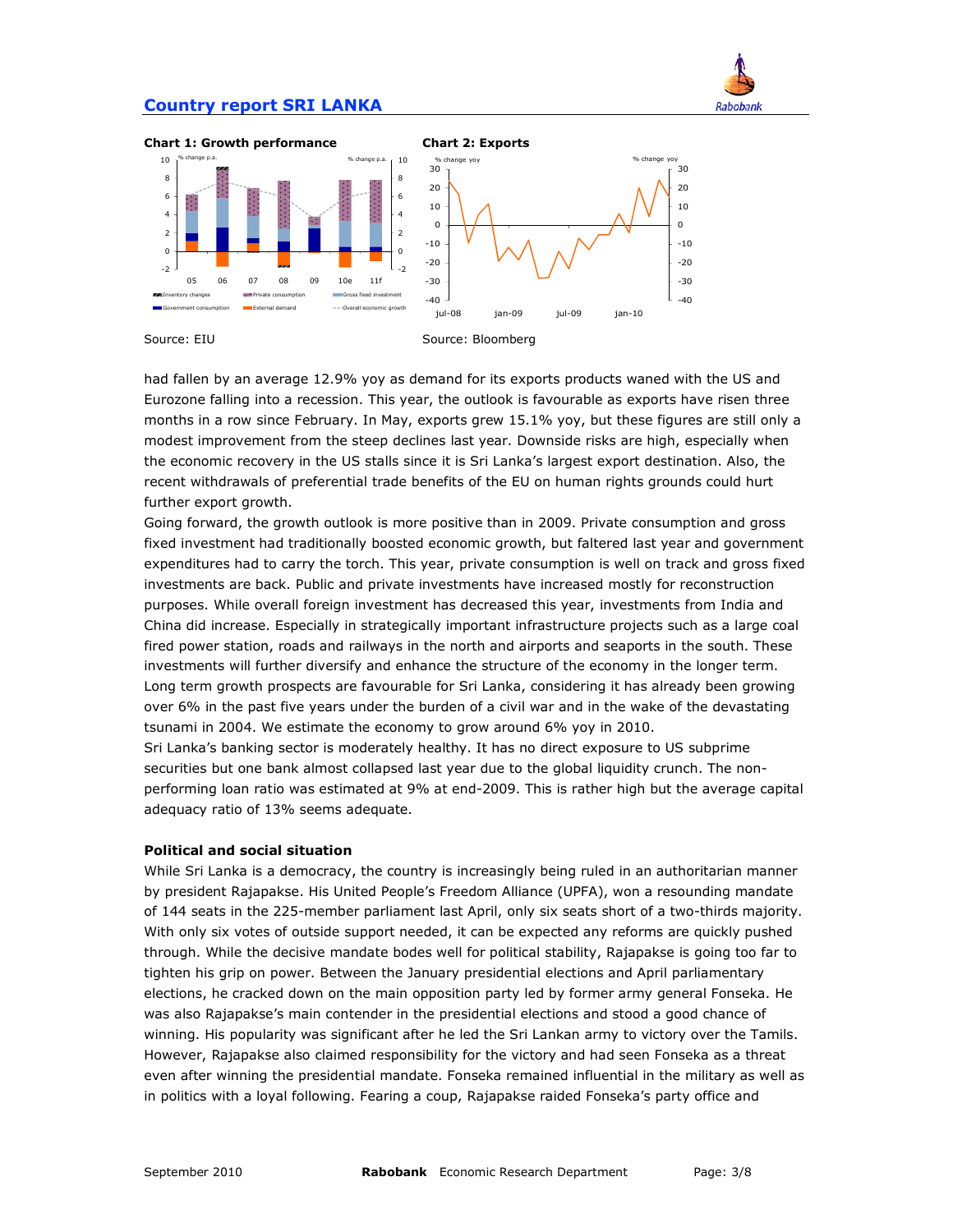

removed powerful military officials loyal to Fonseka from their positions. As expected, Rajapakse quickly sought to make constitutional amendments which would allow him to run for a third term in office. The amendment has been approved by parliament. Rajapakse is now able to run for an unlimited number of terms. He also has the power to appoint top judges and commissioners for elections, unhindered by any legal veto. Power was already highly concentrated with the president, as he also acts as chief of state, defence and finance minister. Before this amendment was approved, Rajapakse agreed with the opposition leader to weaken the presidency, which was a big surprise. In effect, constitutional changes would be made to create the position of an executive prime minister, who would be accountable to the parliament. We suspected Rajapakse's only motivation to agree with this amendment was to ease international tension and buy time to pursue his agenda of gaining more power. If Rajapakse continues this way, it seems he will go for a full dictatorship, a very bad development. International tension has risen since the government received overwhelming criticism regarding the dismal humanitarian situation of the Tamil minority. The government has not addressed any of the Tamil grievances and has not made due on a political solution promised to the Tamils one year ago. The government actually claims to fear a reemergence of the Tamil rebels, even as it seems clear their defeat last year has effectively neutralized any conventional warfare capabilities. While no terrorist attacks were recorded last year, the government states the Tamils still have weapons and has kept the emergency rule in place, which seems exaggerated. There have only been modest moves to address the core causes of the conflict by the government. These include the holding of local elections in two northern districts in August 2009 and the integration of Tamils into the country's police force in September 2009. Also most internally displaced people were freed by the end of last year. However, much remains to be done to fully include the Tamil minority in the Sri Lankan society. The low voter turnout in Tamil-majority areas in the January 2010 presidential election as well as the April parliamentary election indicates continued disillusionment of Tamils vis-à-vis the government. The international community agrees that the Tamil grievances have not been properly addressed, as the EU has withdrawn several tariff concessions, after Sri Lanka rejected EU demands for written evidence on improvements of the humanitarian situation. International relations have worsened further after the government heavily resisted an independent international war crimes investigation to be conducted by the UN. It stated an internal investigation would be sufficient and actually denied visas for UN staff members, preventing them to leave the UN offices in Colombo.

#### **Economic policy**

The fiscal position of Sri Lanka is very weak, as the government continuously runs large budget deficits and the public debt is very high. Public debt stands at 88.5% of GDP in 2010. In the past five years, the budget deficit averaged a large 7.5% of GDP. This year, it is expected to record 7.9% of GDP, a slight improvement from the whopping 9.7% of GDP budget deficit in 2009. The





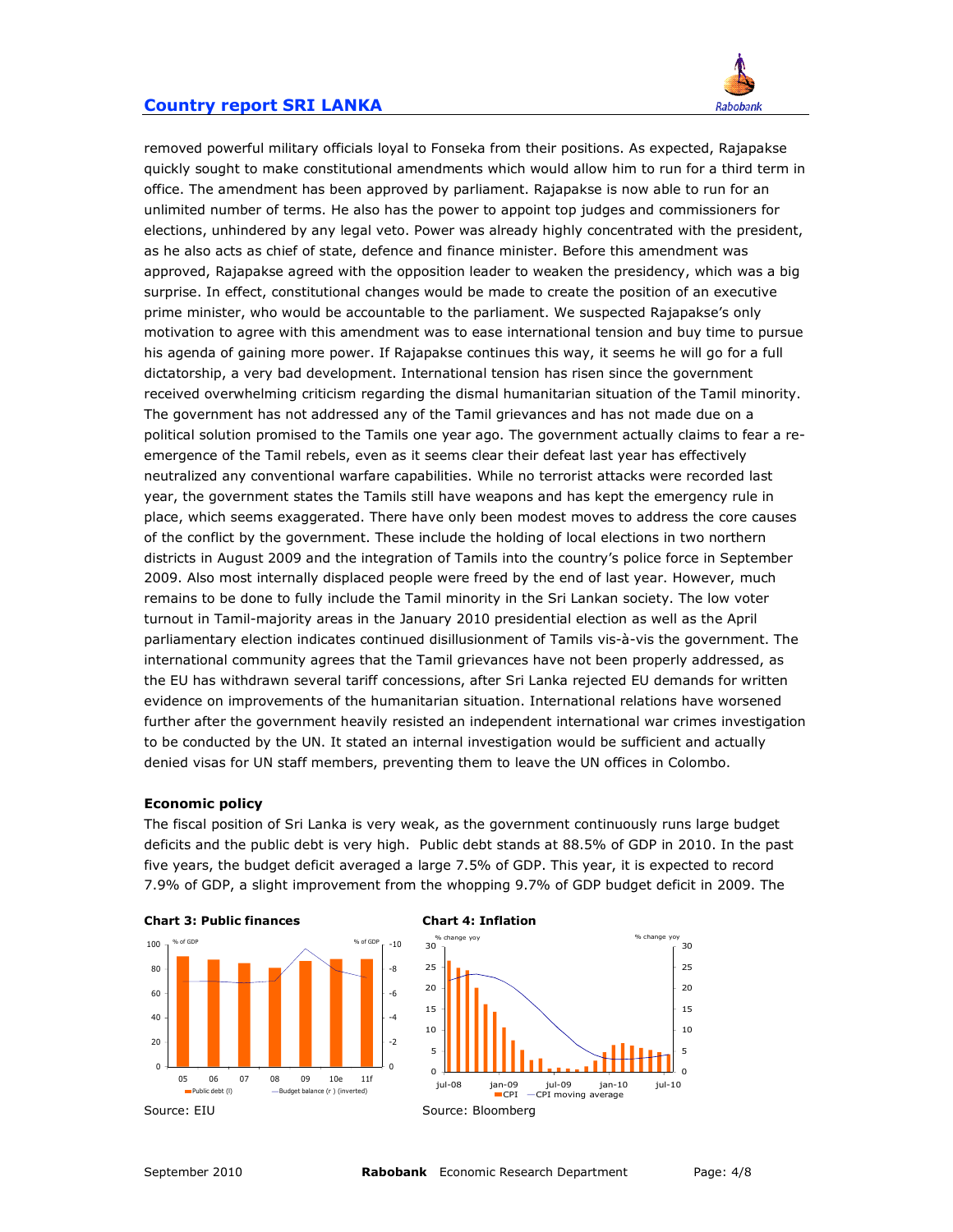



Rabobank

Source: EIU Source: Bloomberg

constraints to structural improvements have always been a very narrow revenue base (estimated at 10-15% of GDP) and high and rigid expenditures. The largest weaknesses are the very large bureaucracy, as half of total revenues go towards public sector wages, making expenditures very inflexible. The government already promised another wage hike in 2011. Extensive social spending and transfers to loss-making state owned firms further add to the inflexible nature of government expenditures. And finally, the government's strategy to drive growth through fiscal stimuli certainly does not help to any fiscal consolidation.

In the 2010 budget, presented last August, the budget deficit is to be restricted to 8% of GDP in 2010. While total revenues are expected to be USD 7.4bn, total expenditures are estimated at USD 11.5bn. Interesting is that the government does not curtail defence spending, given the end of the civil war. USD 1.64bn is allocated to defence spending , only slightly down from USD 1.65bn in 2009. The 8% of GDP target misses the IMF target of 7% of GDP, which was already to be expected. Sri Lanka has had difficulties with the IMF in the past and lapsed on a loan agreement in 2001. This year, the IMF delayed the third tranche of the a USD 2.6bn loan as Sri Lanka's consolidation efforts were unsatisfactory. While the IMF later did disburse the tranche as the government promised to step up its efforts, we remain very cautious.

After a period of monetary tightening, the central bank of Sri Lanka (CBSL) shifted to a looser policy stance last August. In a surprise move, it cut the reverse repo rate by 50bps to 9.0%, while leaving the repo rate on hold at 7.25%. Room for monetary loosening exists as inflation has fallen in the course of the year. The annual gain in consumer prices has slowed from 6.9% in February to 4.3% in July. This is exceptionally low for Sri Lanka, as it is markedly under the average inflation rate of 12% in 2004-2009. The lower inflation rate is a consequence of the end of the civil war, which has opened up the North and the East of the country. These areas are dominated by agriculture, and therefore crop production has increased rapidly and has reduced the cost of food products. As food comprises 50% of the basket of goods in the consumer price index, inflation

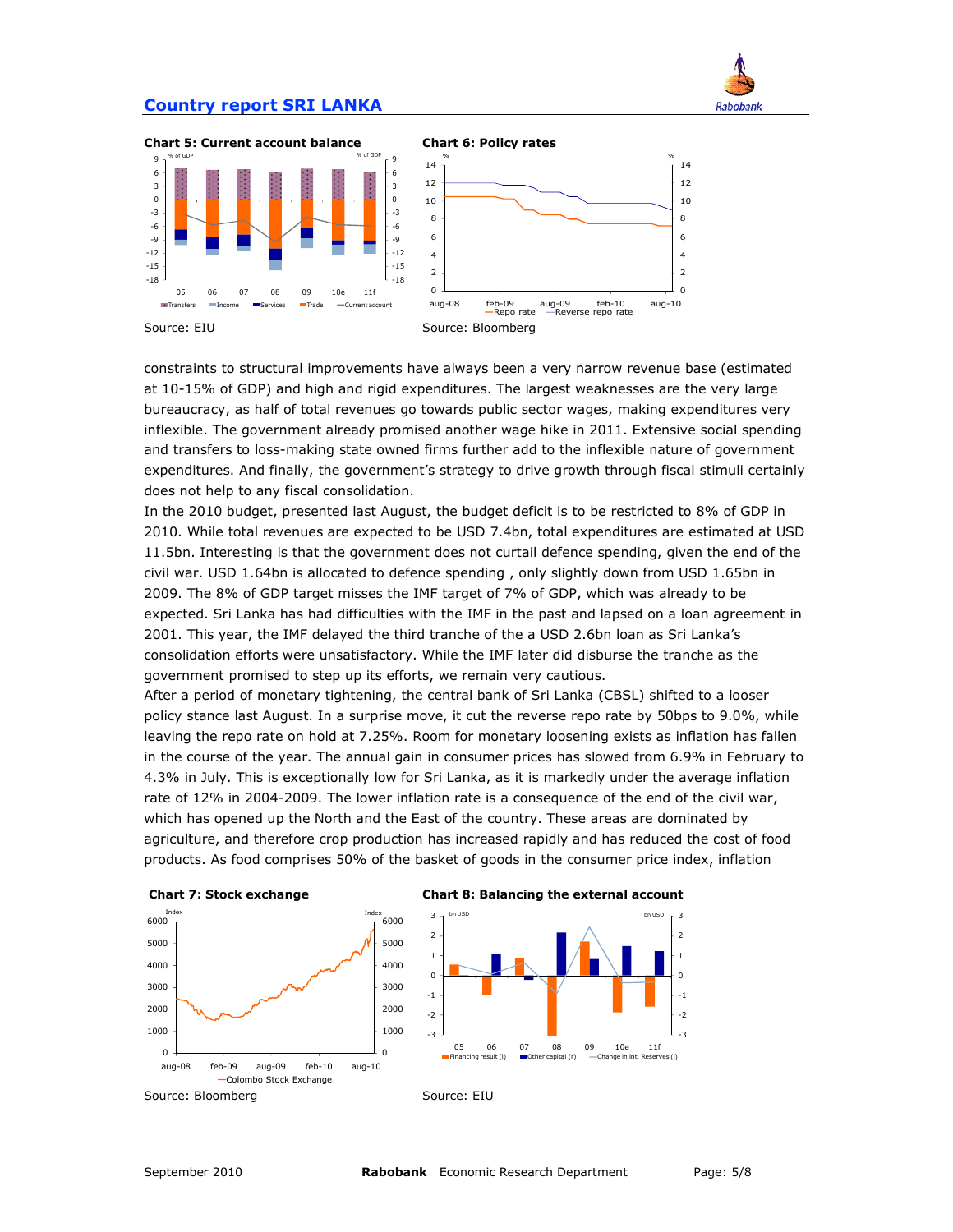

slowed markedly. It is difficult to indicate whether further loosening will take place. Demand side inflationary pressures have not shown up yet leaving room for further rate cuts. However, private consumption and investment have been gaining pace and international food prices are expected to increase next year. As such the window for prolonged monetary loosening is limited.

#### **Balance of Payments**

The current account has posted continuous deficits in previous years and this year will be no exception. The deficit is estimated at 5.6% of GDP in 2010, up from 3.9% of GDP in 2009. The main culprit of the current account deficit is the trade balance, which is estimated to post a 9.1% of GDP deficit this year, up from a 6.3% of GDP deficit last year. The increase of the trade deficit is mainly attributable to higher global oil prices compared to last year and higher imports of machinery and transport equipment for the reconstruction of the Northern and Eastern provinces. Exports face a large downside risk now the EU has withdrawn the Generalized System of Preferences Plus (GSP+) status of Sri Lanka. The GSP+ status, which allows tariff-free access to EU markets, has been an important contributor to the success of the textiles and garments sector, which accounts for over half of total export earnings. Further adding to the current account deficit are the small deficits on the services and income balances, which are not estimated to change much this year. The largest pillar of support to the current account has been the transfer balance, which is estimated to decrease only slightly from a surplus of 7.0% of GDP in 2009 to 6.8% of GDP in 2010. The resilience of remittances in this respect has been surprising, given the fact that 90% of overseas Sri Lankan workers are employed in the Middle East, and the expected wave of lay-offs as the global crisis hit apparently did not occur.

FDI inflows have disappointed in the first half of the year, registering a decrease of 16.8% to USD 208m, nowhere near enough to cover the current account deficit. Uncertainty about the political situation was the main reason for the decline compared to last year, when FDI boomed on postwar optimism. Portfolio capital is also likely to fall compared to last year, when portfolio capital also boomed on post-war optimism. This led to a surge in the Sri Lankan stock exchange, which was with a annual gain of 125% one of the world's top performers in 2009. FX reserves stood at USD 4.9bn at the end of 2009 and are expected to fall to USD 4.5bn.



#### **External position**

While the external position has improved from the dramatic situation of early 2009, it is still rather weak. Early 2009, a USD 2.6bn IMF loan averted a full blown balance of payments crisis. FXreserves fell rapidly to cover imports by only 1.3 months. Now, FX-reserves cover imports by 3.7 months, which is a marked improvement but still not sound. Foreign debt has remained about the same compared to last year, at USD 17bn, equivalent to 36% of GDP. Of the total foreign debt, only a fraction is short-term debt (USD 2bn). Of the remaining USD 15bn medium to long-term debt, the public sector is the largest debtor. The debt service ratio has worsened to 99 in 2010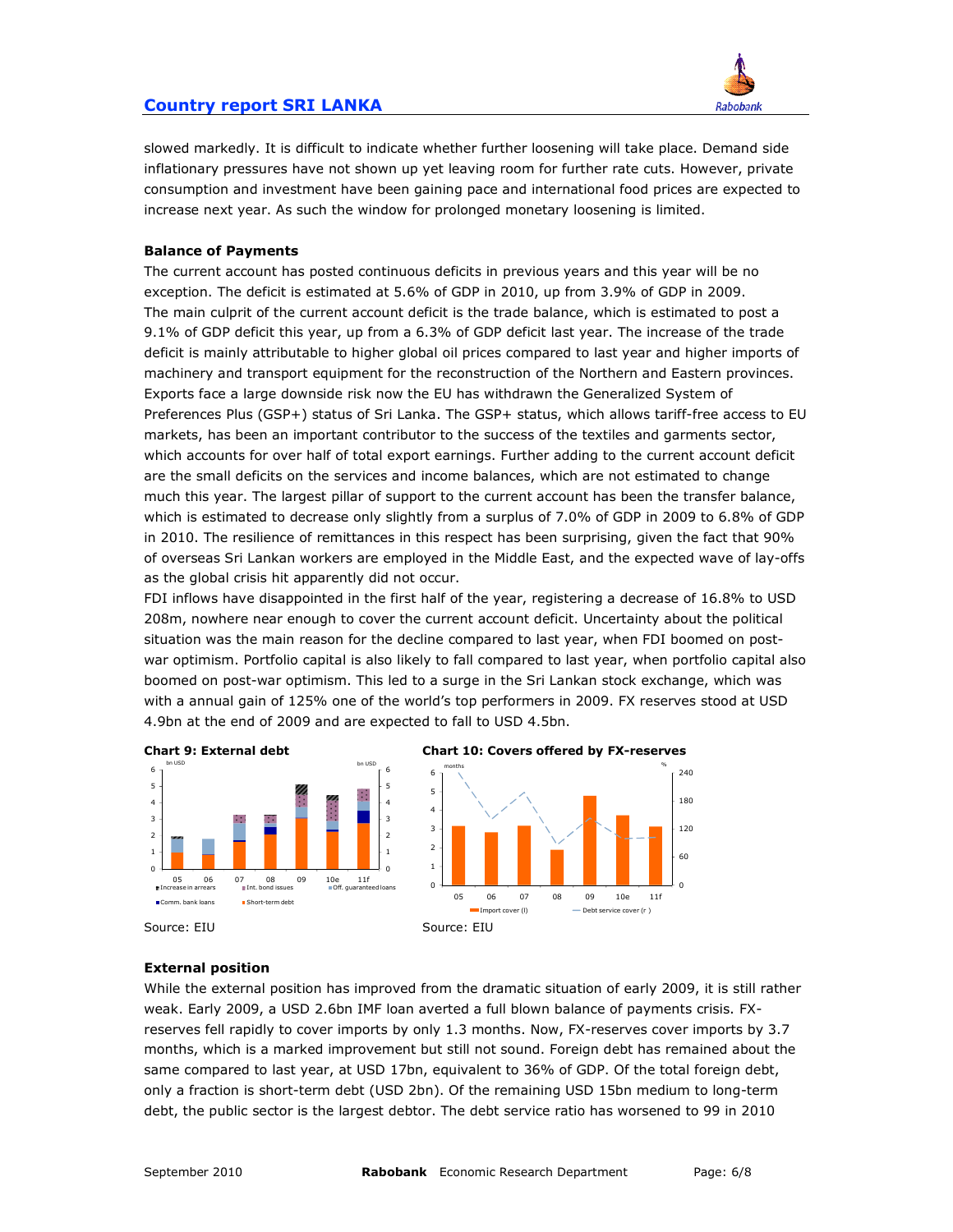

from 143 due to expensive loans issued by the government in the previous two years. Even so, global risk appetite seems sufficient to buy Sri Lankan government bonds. After successfully raising USD 500m in January, Sri Lanka plans to sell USD 1bn for a maturity of 10 years, which is very likely to succeed.